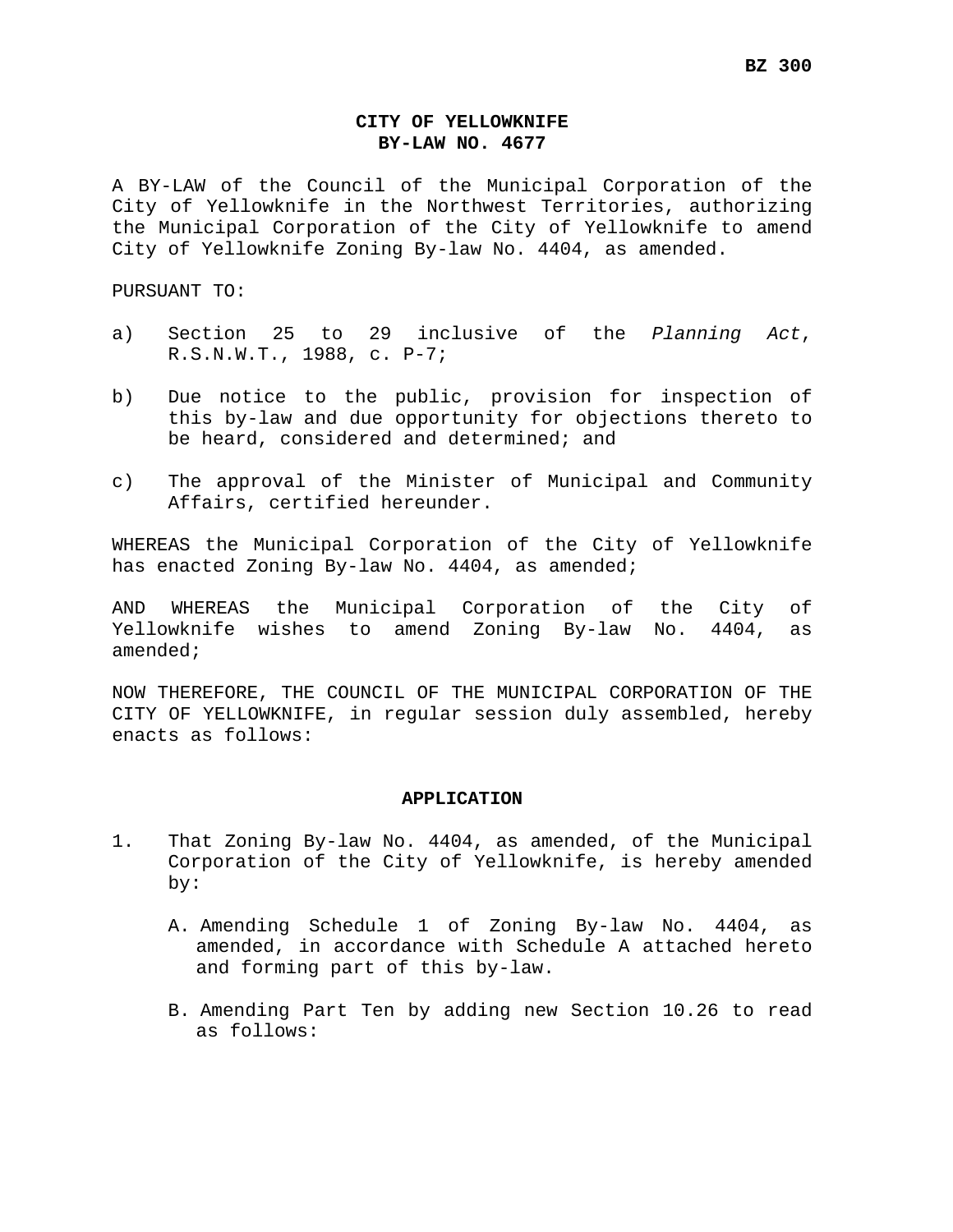## **10.26 R0 – Waterside Residential – Low Density**

(1) General Purpose

To provide an area for low density residential dwellings, outside the built-up area, that has an immediate access to outdoor and water recreation.

- (2) Uses
	- (a) Permitted Uses are:

Detached dwelling; Home based business Subject to section 10.26(4)(b)and Section 7.2(6); Parks and recreation; Accessory structures and uses.

- (3) Regulations
	- (a) Site Coverage: a maximum of 35%;
	- (b) Site Area: a minimum of 2000  $m^2$ ;
	- (c) Lot Width: a minimum of 30 m;
	- (d) Height: a maximum of 10 m;
	- (e) Front Yard: a minimum of 6 m subject to Section 10.26 (5) (a);
	- (f) Side Yard: a minimum of 3 m subject to Section 10.26 (5) (a);
	- (g) Rear Yard: a minimum of 6 m subject to Section 10.26 (5) (a);
	- (h) Parking: Single detached dwellings require two spaces per dwelling unit. Other uses are subject to Part Nine.
	- (i) Landscape area: 100% of front yard area, subject to Section 7.1(2). All areas on lot except those used for buildings, driveway access, or outdoor amenity areas shall be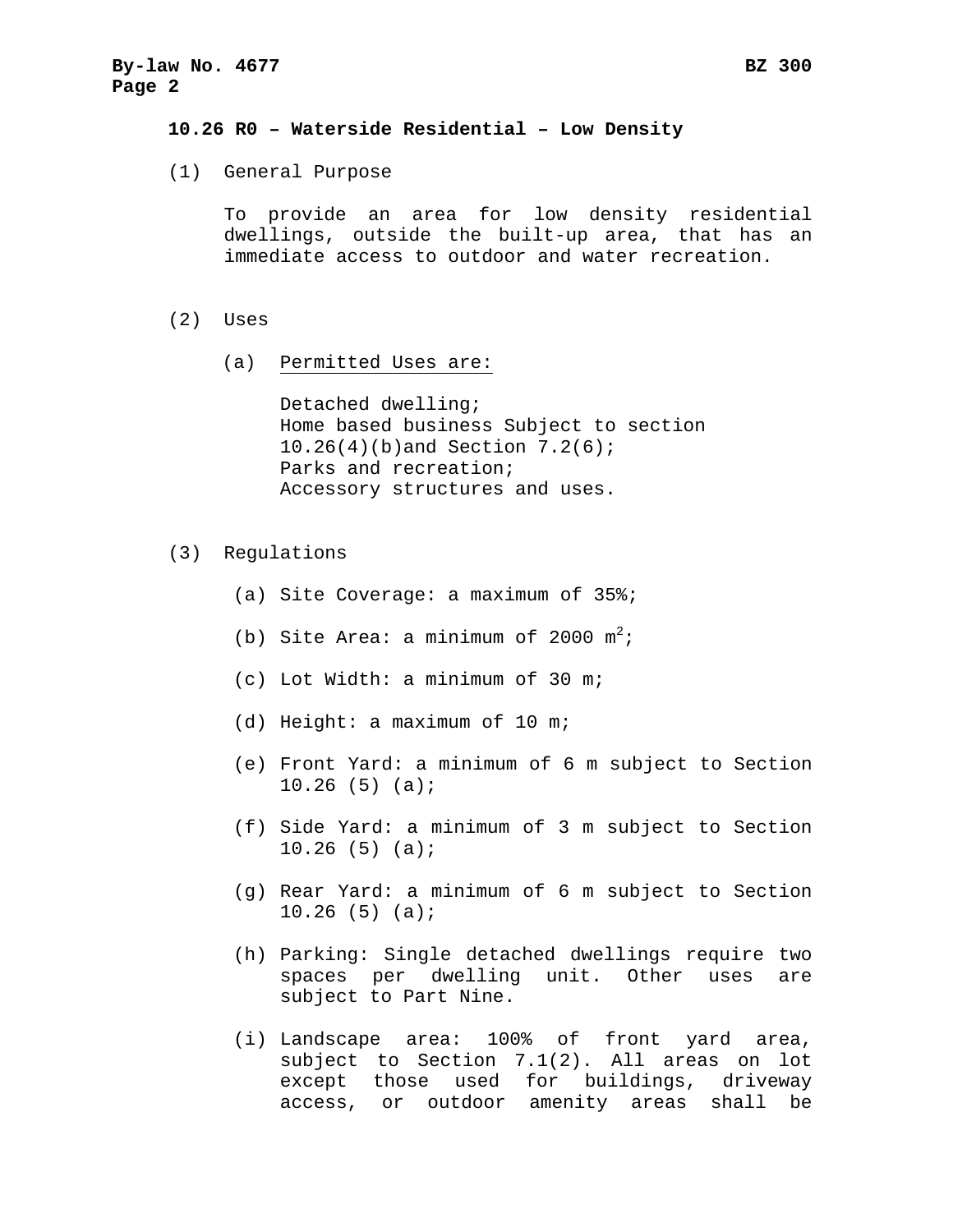retained in its natural state and shall limit the disturbance of the natural area as much as possible.

- $(4)$ Special Provisions
	- The single detached dwelling legally existing  $(a)$ or approved on Lots 3 and 4, Block 568, Plan 4155 prior to the passing of this by-law is deemed to be duly approved and conforming to regulations for that site.
	- $(b)$ In the Grace Lake area only those home based businesses that are home office based are permitted. Any commercial activities shall not be permitted as a home based business.
- $(5)$ Site Development
	- $(a)$ Where a lot is adjacent to the water the minimum waterfront setback requirement shall be 10 m to the Ordinary High Water Mark (OHWM).
	- $(b)$ Waterside Residential Lots shall abide by the regulations detailed in section 3.4.3 of the General Plan By-Law No. 4656, and the Grace Lake Development Scheme.

## **EFFECT**

 $2.$ That this by-law shall come into effect upon receiving Third Reading and otherwise meets the requirements of Section 75 of the Cities, Towns and Villages Act.

READ a First Time this  $\&\mathcal{C}$  day of MAR  $A$ . D. 2012. **MAYO** CITY ADMINISTRATOR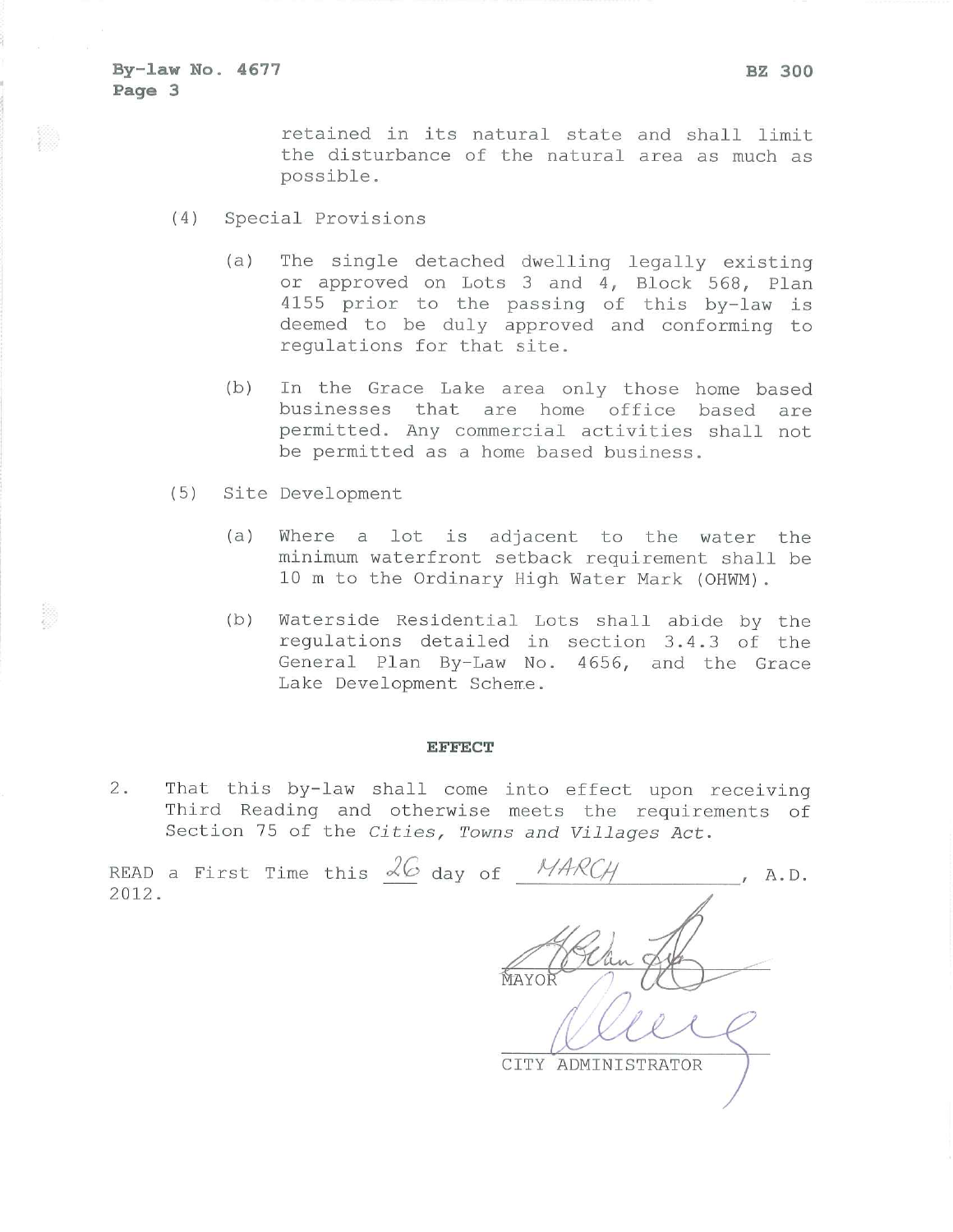By-law No. 4677 Page 4

|       |  |  |  | READ a Second Time this $\mathcal N$ day of $\mathcal{APRL}$ |  |
|-------|--|--|--|--------------------------------------------------------------|--|
| 2012. |  |  |  |                                                              |  |

MAYÓR

CITY ADMINISTRATOR

APPROVED by the Minister of Municipal and Community Affairs of the Northwest Territories this 30 day of , A.D. 2012. May

| MINISTER  |     |           |
|-----------|-----|-----------|
| MUNICIPAL | AND | COMMUNITY |
| AFFATRS   |     |           |

READ a Third Time and Finally Passed this  $M$  day of  $JUNE$   $A.D., 2012.$ 

MAYOR CITY ADMINISTATOR

I hereby certify that this by-law has been made in accordance with the requirements of the Cities, Towns and Villages Act and the by-laws of the Municipal Corporation of the City of Yellowknife.

ADMINISTRATOR

Docs# 299558, Docs# 299784 (Schedule A)